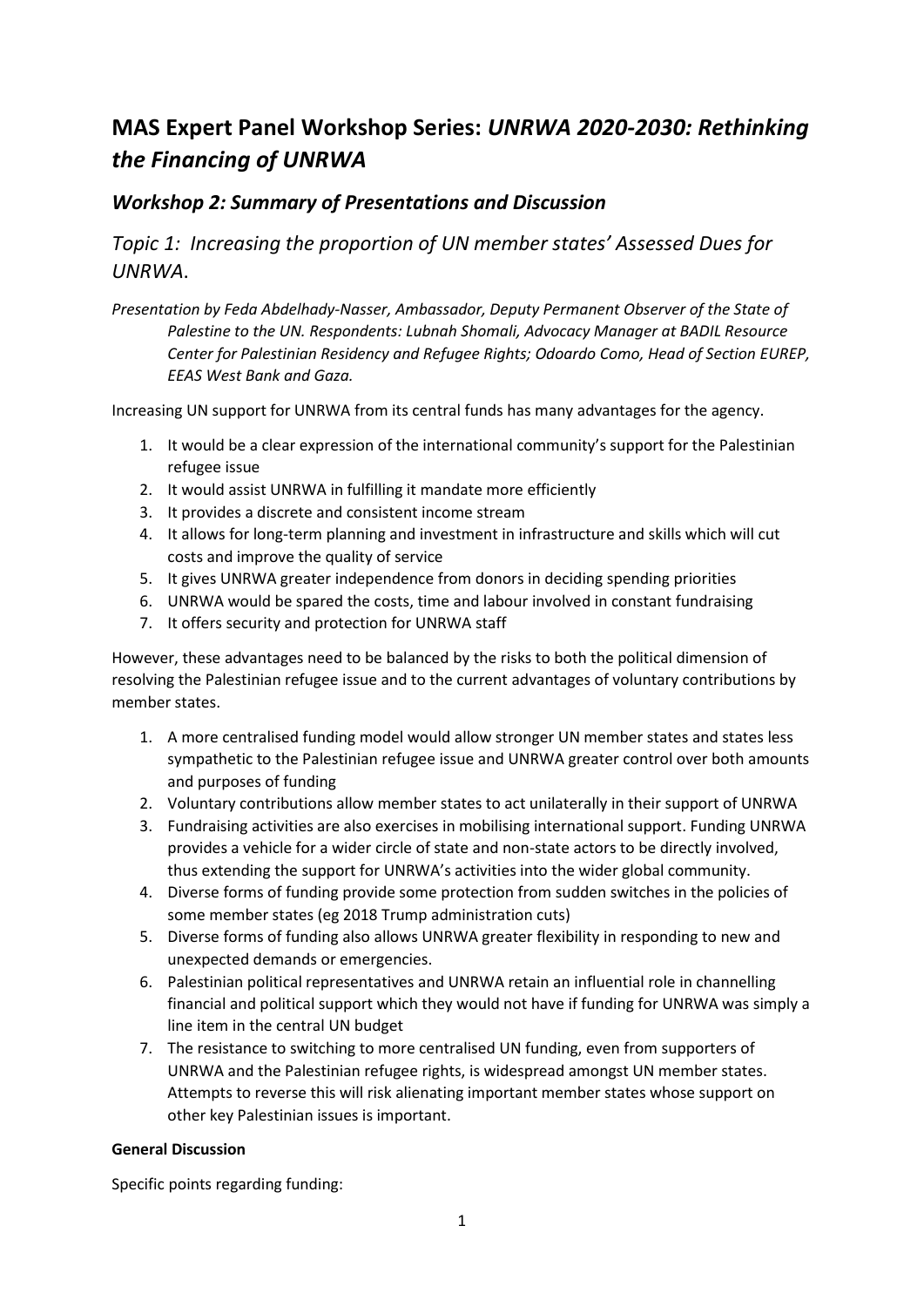- 1. We should accept that the full UNRWA budget is unlikely to be covered by the central UN budget
- 2. A strong case can be made for specific expenditures to be covered by central UN funds: eg. Human Resources, internal oversight, communication, security, etc. while relief and assistance to be covered by voluntary contributions
- 3. Multi-year agreements between UNRWA and key donors is ongoing, but their number is small
- 4. The potential for support from the Palestinian diaspora is significant: UNICEF is able to raise millions around the world through mobilising private/individual support.

More political issues touched on were:

- 1. UNRWA's primary funders are also those who are responsible for the absence of a political solution to the problem.
- 2. A distinction between humanitarian and political aspect of the issue should be more clearly made: international responsibility for financing relief for Palestinian Refugees is related but still separate from the international responsibility for the Palestinian Refugee question as a political issue.
- 3. It should not be assumed that international responsibility for funding will continue indefinitely.
- 4. The issue of changing the mandate of UNRWA to include wider responsibilities that have emerged since its establishment is contentious. While the mandate as it is currently formulated may not be not fit for purpose and requires greater clarity regarding the responsibility of member states and of UNRWA, there is a strong possibility that unsympathetic member states will take advantage of any proposed changes to erode UNRWA's scope and purpose.

The session provided a greater understanding of the value of a funding model which needs to be diverse and have the political dimensions to the fore.

## *Topic 2: What are the "core services" of UNRWA?*

*Presenter: Sam Rose, Director of Planning, UNRWA, Officer-in-Charge Gaza Operations. Respondents: Jalal Husseini, Associate Research fellow at the Institute Francais Proche Orient; Oroub al-Abed, Centre for Lebanese Studies.*

Defining a core service implies that some services are not core and therefore are not a priority. This is a complex judgement to make and it is more helpful for UNRWA to use the term "mandated services". This includes a geographical dimension across its 5 fields of operation and an eligibility dimension comprising those Palestinians who lost homes and livelihoods in the creation of Israel. (Some Palestinians did not specifically meet these criteria but were later determined to be eligible.) The services themselves include universal Education, universal primary Health, emergency Relief for those deemed especially vulnerable, and Protection - all of which have evolved and responded to demographic changes and conditions on the ground.

In addition, to these mandated services, the last 20 years has been characterised by ongoing emergency appeals and programmes. Scale of these programmes, especially following episodes of acute conflict, has been even bigger than regular programmes. The most central expense for the